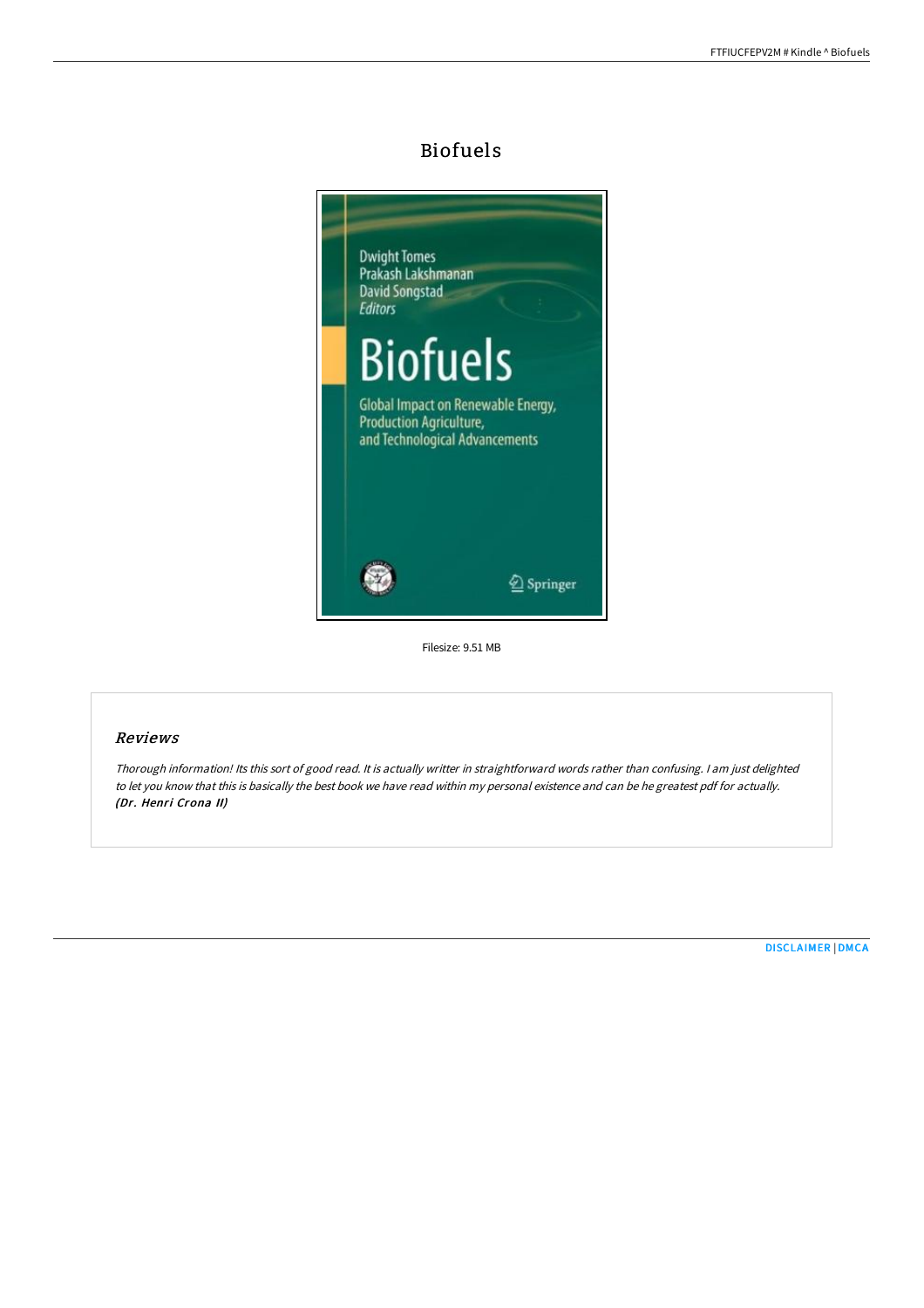#### BIOFUELS



Springer-Verlag Gmbh Nov 2010, 2010. Buch. Condition: Neu. Neuware - The biofuels area is one the most discussed research areas in biotechnology. This volume summarizes the current state of the art in the context of economic, agricultural productivity and sustainability as well as global perspectives. This volume is an excellent resource of diverse biofuels knowledge organized in sections and specific topics in an easily accessible and readable format. The broad scope of this book has application in the lab and classroom for the latest technological advances and also for entrepreneurs interested in the economic analysis and international scope of biofuels. Furthermore, the references within each chapter are a valuable resource for further study. Sections Historical perspective (David Songstad) and current research of the DOE Bioenergy Science Center (Russ Miller). Economics Competition between alternative uses for crop species (Greg Phillips) Economics of biofuels (Andy Aden) The feed stocks for biofuels (Jose Gonzalez-Hermandez), (Russel Jessup), (Katrin Jocob), (Maud Hinchee). The global perspective: Brazil (Paulo Arruda), India (Mambully Gopinathan) and China (Chun-Zhao Liu) Fermentation Technolgy Plant modification(Z.Y. Wang) Plant expressed enzymes (Manuel Sainz), Biorefineres and high-value co-products (W. Gibbons and S. Hughes), Biodiesel production (Bryan Moser). Chapters first published in: In Vitro Cellular & Developmental Biology - Plant Editor-in-Chief, Dwight T. Tomes Dwight Tomes is a Research Fellow in the Trait Discovery & Technologies group at Pioneer, a DuPont Company in Johnston, IA. My primary responsibilities since 1982 have been in transformation technology development in multiple crop species and trait development in several agronomic trait areas of corn. Dwight is currently the Editor-in-Chief of In-Vitro Plant. Prakash Lakshmanan, PhD, leads Molecular Breeding Program in David North Plant Research Centre, BSES Limited, Australia. His research focuses on crop improvement with particular emphasis on regulation of plant growth and resource use efficiency. Since 1998 he...

B Read [Biofuels](http://albedo.media/biofuels.html) Online  $\mathop{\boxplus}$ [Download](http://albedo.media/biofuels.html) PDF Biofuels